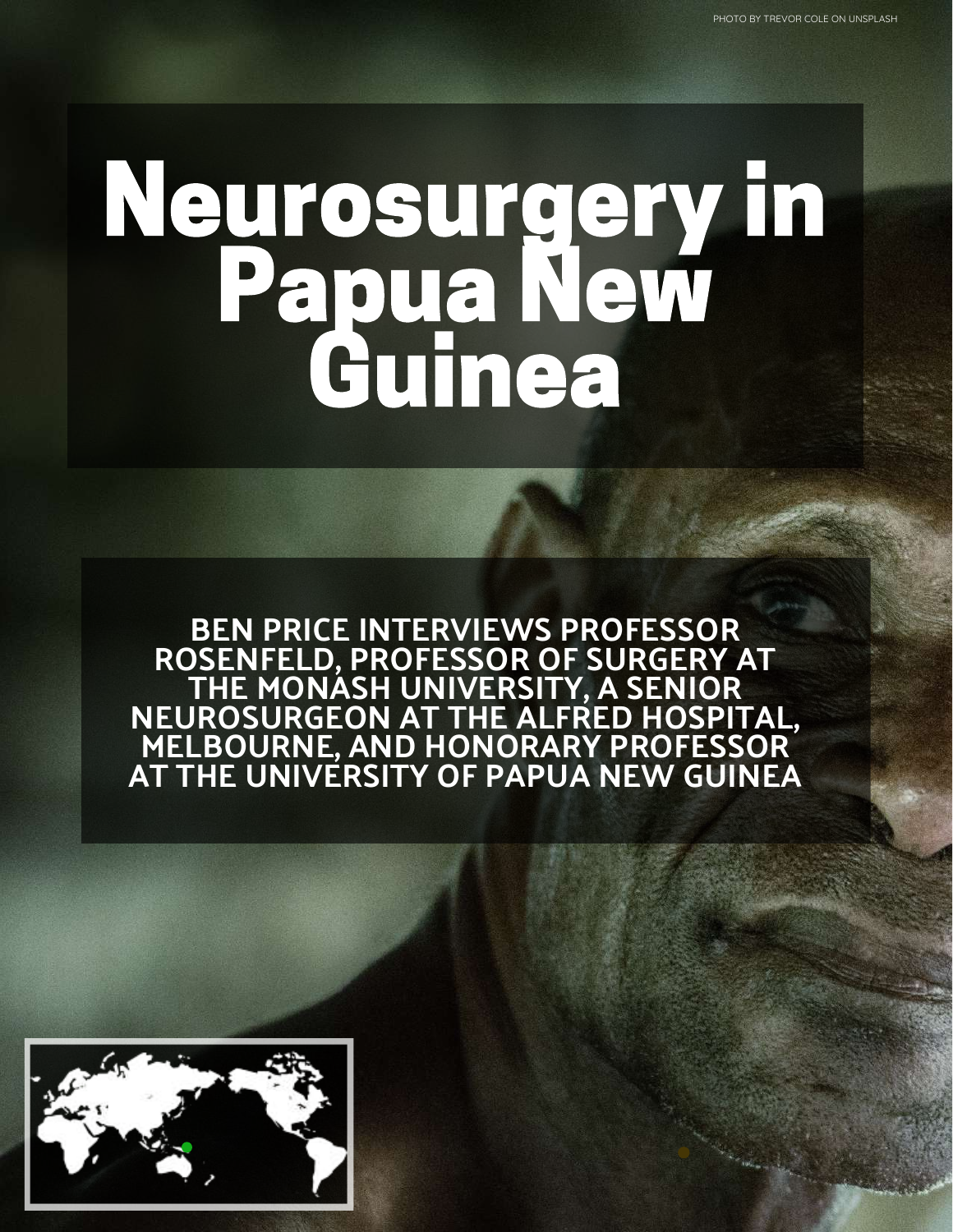**Professor Rosenfeld thank you very much for taking the time to speak with me today.**

### T**o begin with, and I am aware you have many titles, but would you mind giving our readers a brief introduction of who you are?**

My name is Jeffrey Rosenfeld and I am currently a Professor of Surgery at Monash University and Senior Neurosurgeon at the Alfred Hospital, Melbourne. I am an Honorary Professor at the University of Papua New Guinea, an Adjunct Professor, Department of Surgery, Uniformed Services University of the Health Services, Bestheda, Maryland, which is the Medical School for the United States Military. I am an Honorary Professor Department of Surgery, Chinese university of Hong Kong, and Adjunct Professor in the Department of Electrical and Computer Systems Engineering at Monash University, Melbourne, because of my interest in bionic vision, medical engineering and having founded the Monash Institute of Medical Engineering.

These are my main appointments, but I also have military appointments, and was the former Surgeon General (Reserves) of the Australian Defence Force and am currently the Colonel Commandant of the Royal Australian Army Medical Corps.

I graduated from the Melbourne Medical School in 1976, and completed my surgical training at the Royal Melbourne Hospital, Melbourne. I actually trained as a general surgeon and completed my FRACS in general surgery and my Edinburgh fellowship in general surgery as well, but I did become very interested in neurosurgery during my fellowship training and then completed the FRACS in Neurosurgery.

 $\mathbf{v}$   $\mathbf{v}$   $\mathbf{v}$   $\mathbf{v}$   $\mathbf{v}$   $\mathbf{v}$   $\mathbf{v}$   $\mathbf{v}$   $\mathbf{v}$   $\mathbf{v}$   $\mathbf{v}$   $\mathbf{v}$   $\mathbf{v}$ **You have been heavily involved in training neurosurgeons in Papua New Guinea, and you mentioned you are currently appointed as an Honorary Professor of Surgery, University of Papua New Guinea, how did you initially become involved in PNG?**

My main work has been in PNG, but I have also travelled to Timor, Fiji and the Solomon Islands to also assist these countries. I first travelled to PNG in 1986, and said to myself I would return every year, and I have done that and spent a couple of weeks there at a time.

While I was a general surgery registrar, one of my rotations was a 6-month placement in Port Moresby, PNG at that time. I also had the privilege of working in Goroka and Lae because I had to relieve the surgeons who were on vacation. I was able to perform a lot of major surgery that I would not be able to back in metropolitan Melbourne. Often the pathology was far more advanced and much more 'tropical' in scope. For example, draining liver abscesses and draining pyomyositis. I also managed severe neurotrauma. Overall I had a tremendous experience in PNG.

In the end I said to myself, 'I really love working in PNG and I really love the people', and I could see that they needed a lot of help, and particularly with neurosurgery. I felt I could offer a this help as they did not have a neurosurgeon.

I teach the medical students basic neuro-anatomy and neurophysiology, and clinical neurosurgery. I teach the residents and registrars, and give lectures to the consultants and grand rounds to the entire medical staff. I usually see a number of interesting cases during the week, and try to take photos during the surgery if I operate on these patients.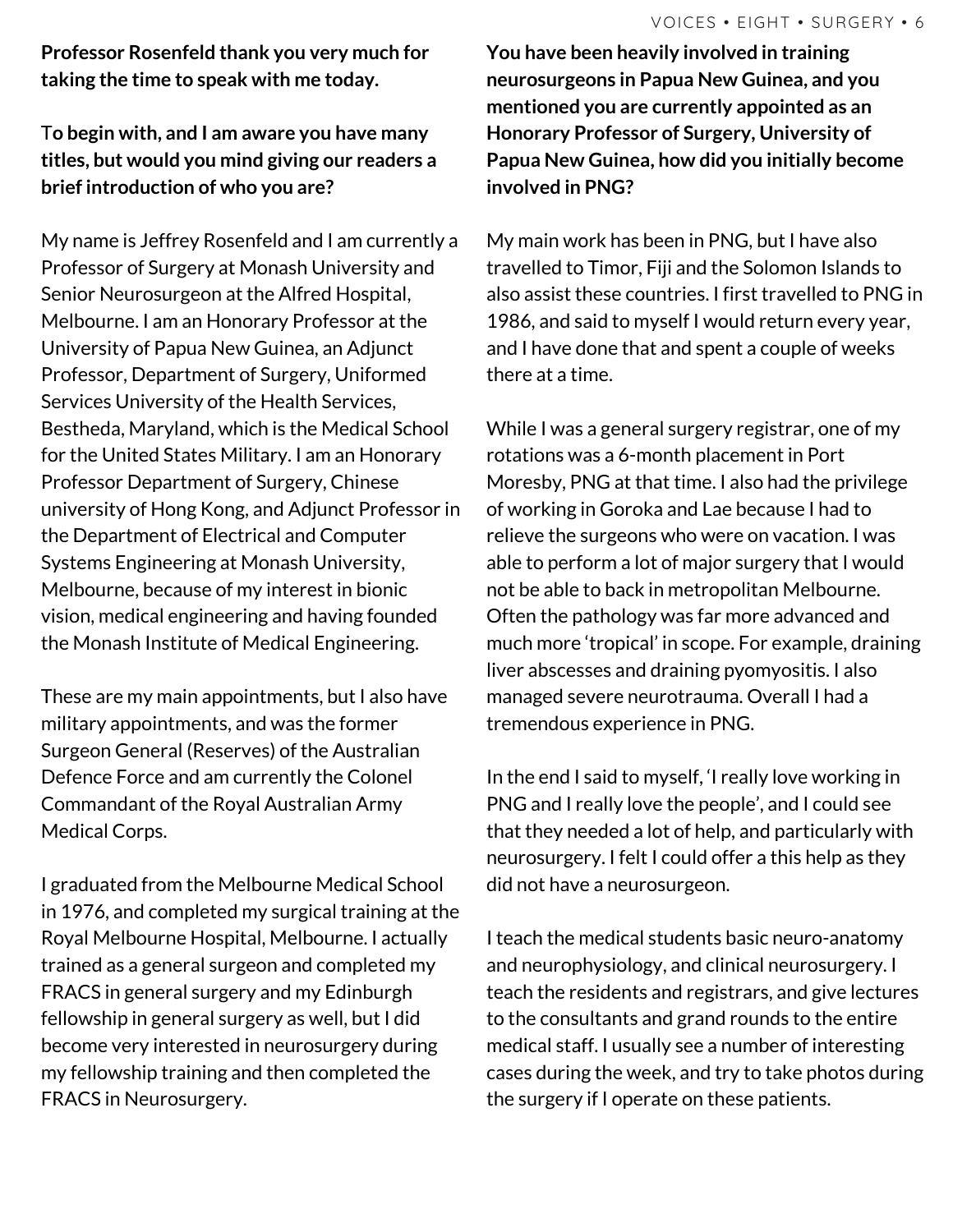## VOICES • EIGHT • SURGERY • 7

I then present these at grand rounds and show that this is your hospital, these are your patients and these are the conditions that you have, here are some of the features of that specific condition and here are the things to look for to diagnose them, and this is how it can be treated. The staff get enjoy this because it is not someone coming to them from a developed country to show advanced, high-resource dependent techniques in surgery, but it is someone using their equipment with PNG hospital staff , which they can then carry on.

The key objective is to transfer the skill base and build the capacity, rather than just going in and coming out without leaving much [knowledge or skills] behind.

The reason I have been able to do this is through the generous support of the Pacific Islands Project (PIP) based at the College of Surgeons in Australia (Royal Australian College of Surgeons). To me, this is one of the best uses of Australian foreign aid that there is, because it is funded by the Department of Foreign Affairs and Trade. What they have done is to give enough money for specialist doctors and nurses to travel to these South Pacific island nations which all need help building g their surgical capacity. A surgeon will usually travel with a small team including ward nurses, and technicians, radiologists and medical administrators on occasion to try and improve these other medical and nursing capabilities as well, but most of it is surgery including orthopaedic, cardiothoracic, paediatric, ENT and plastic surgery. The latter has its own program called 'Interplast' and performs large numbers of cleft lip and palate procedures as well as burns scar surgery and other deformity correction.

This has been a wonderful program for me to be a part of, and as the neurosurgery coordinator for a number of years. PIP also has other Australian and New Zealand neurosurgeons who have gone to these countries to assist.

In addition to personnel, you need the resources, the hospital, the anaesthetic equipment – ketamine has been a major advance in anaesthesia in the developing world as a lot of work can be performed under ketamine sedation instead of full general anaesthetic. Many factors apart from surgery itself will need to be considered to improve access to surgery in the developing world.

W**hatinspired you to continue returning to PNG? Was there a particular incidentthat made the deficit of neurosurgeons very apparent, or was itthe culmination of the 6 months?** 

There are certain cases I saw, for example a young lady with a very large acoustic neuroma who had multiple cranial nerve palsies, was very ataxic and was clearly going to die soon. This is a completely benign tumour which can be cured with surgery. I have seen patients with pituitary tumours who are going blind, and these are also completely treatable tumours and vision can be saved.

I don't expect general surgeons to perform these operations, but these highlight why I feel we do at least need a couple of neurosurgeons in PNG who can perform these more complicated operations. This is what we are currently trying to achieve.

We could continue in PNG with general surgeons performing neurosurgery, that would work for many patients, but there are some conditions that require particular expertise such as some microsurgical skills. For instance, many brain tumours require a neurosurgeon to perform the surgery, and very few general surgeons would possess those skills.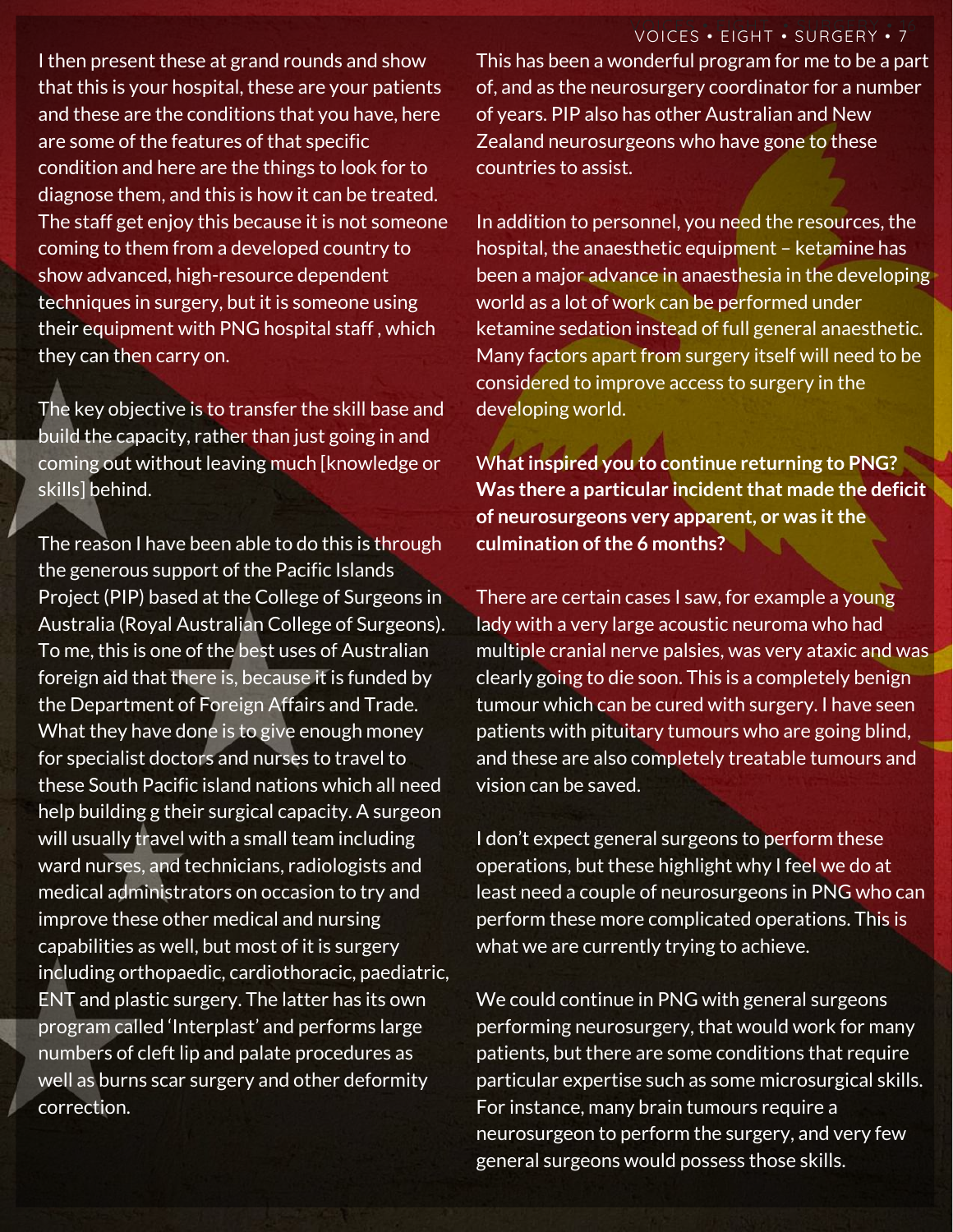When I teach general surgeons, my effort is not to train them to become neurosurgeons. It is to upskill them to have a range of basic neurosurgery that they are able to perform.

We did train a general surgeon there to become a neurosurgeon however, and his name was Dr William Kaptigau. In fact, he developed a neurosurgical unit at the Port Moresby General Hospital, and he developed a great clinical audit program. The results were published in the World Journal of Surgery, and highlights what one surgeon is capable of achieving in a developing country and the results one can obtain with passion, leadership and skill. In fact, the results he obtained for head injury outcomes were almost as good as you would see in an advanced hospital in Australia.

In Australia we have approximately 1 neurosurgeon for every 120,000 people, but in PNG they have 8 million people and no neurosurgeons. We have to think; how can we possibly redress that deficiency?

The recent work from a group of the Lancet Commission on Global Surgery has quantitated the burden of disease and estimated the deficit of surgeons currently in particular specialities and the numbers needed. The deficit is so great that there is no realistic means by which the world can train the number of neurosurgeons required, particularly in Africa and South East Asia. The only way around this, in my view, is to train general surgeons to perform basic neurosurgery. It has got to the stage where we are unable to even train enough general surgeons in basic neurosurgery, so the question is can you train medical technicians or nurses to perform some of the basic operations?

**I read recently that PNG has their first neurosurgical trainee, Dr Esther Apuahe. Not only is she female but she has a dream of establishing a fully functional neurosurgical unit;this must make you incredibly proud ofthe nation and provide some reassurance that your legacy will endure once you retire from this line of work?**

Esther is currently the only trainee training in Australia on the Rowan Nicks Scholarship of the RACS which covers full accommodation and travel costs, based in Townsville.

There is another neurosurgeon by the name of Dr Benjamin Thomas, who is wanting to continue neurosurgery there [in PNG], and he will hopefully receive a scholarship as well.

When these two surgeons have finished their training, I think PNG will have a good basis for a neurosurgery service that can handle more complex cases. It is fine for Australian surgeons to visit, but we do need to establish domestic surgeons who will remain in PNG. I think this can be achieved in the coming 5 years.

I myself have been very fortunate because I have had experience working at both extremes of medicine. I work at the cutting edge of neurosurgery and research in various areas, but have also worked at the other extreme, such as my military deployments to Africa, the Middle East and in the Pacific which have allowed me to expand my surgical reach. This has given me a wider and deeper perspective of surgical needs, and what can be achieved with very basic neurosurgical training.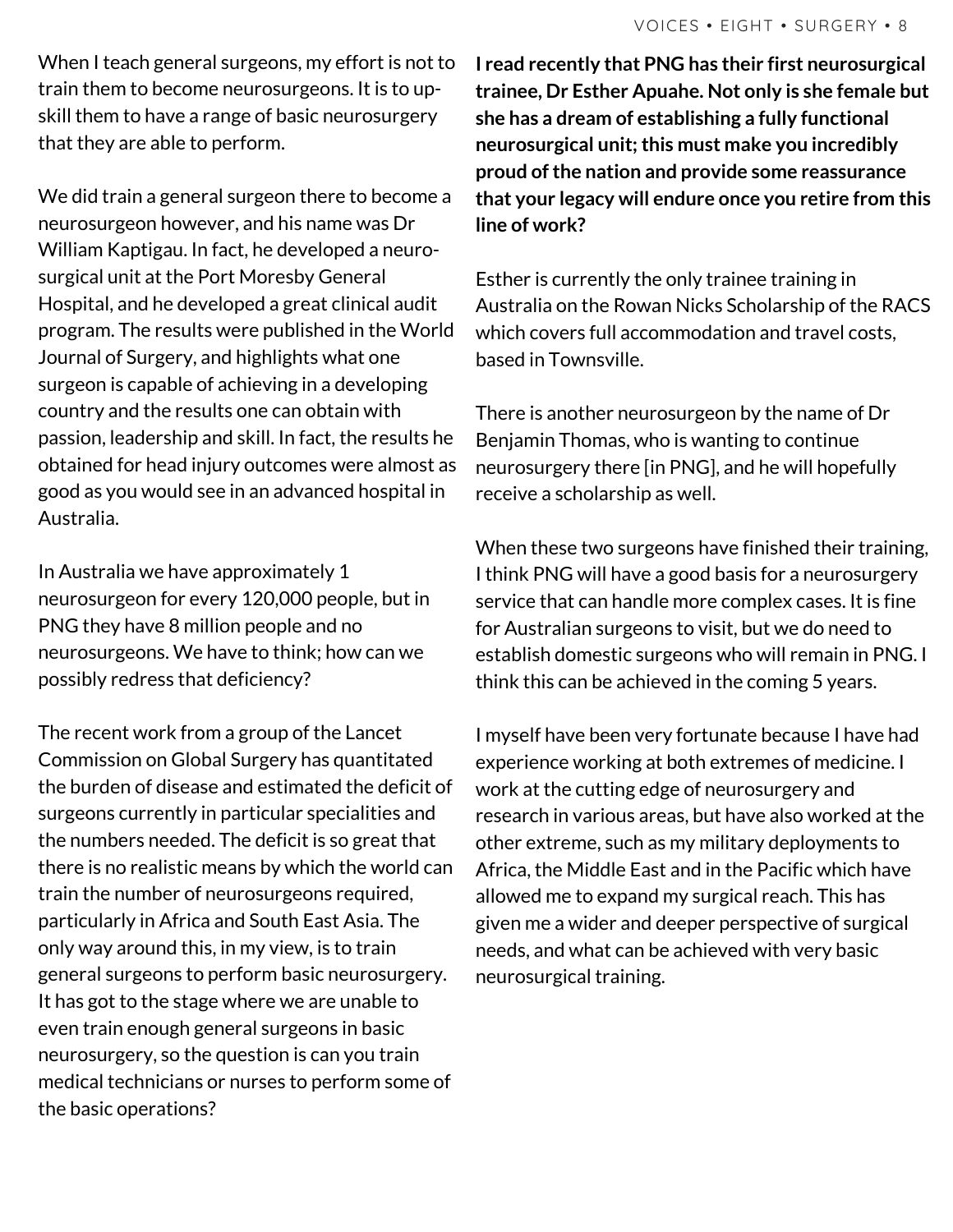**You mentioned that you have worked throughout the Pacific, the Middle East and Africa, and I wanted to get your thoughts on whether you feel clinicians have a duty to extend the scope oftheir practice overseas and notlimit itto the city they work in?**

That is the ideal – it really is to have a surgeon who is prepared to work pro bono in underprivileged environments. I would say it is our duty to help those less fortunate and if we can spare some time to help those in such environments then that is a tremendous way of giving something back to society and the world.

I see this as part of my mission in life. By writing my book I hope to have a greater effect than simply training a few people, through 'training' a lot more as they gain knowledge without ever meeting me. That has been my goal to have a force-multiplying effect as well as to have a direct effect on the people I meet.

Along the way I have helped a lot of sick people, saved lives and prevented disability, which may have occurred without my having been involved. But it is a tremendous privilege and pleasure to be able to do this.

My single regret I suppose is that I have only been able to help relatively small numbers of patients in this way, but by having the force-multiplying effect I hope that I am able to help many more people.

#### **What has been your proudest moment working in PNG thus far?**

Being able to develop the neurosurgical training program with the head of the department of surgery, Associate Professor Ikau Kevau, and Professor David Watters. Prof Kevau runs the surgical training programs in PNG. Prior to this they had orthopaedic, ENT and several other specialties represented in their training program but not neurosurgery. Developing this training program and knowing it will endure after I have retired from this line of work is very rewarding.

#### I**s there a particular anecdote, encounter or story you would like to share?**

There are so many, but I won't forget the first patient I received in Goroka. I was there as the relieving surgeon, and had not had much experience in neurosurgery, but the first patient I received was an elderly lady who had been attacked by a young male in her garden. He assaulted her with an axe to her the head. She presented with a severe open depressed fracture in her fronto-parietal region. I did everything I could for her but unfortunately she ended up dying. That was certainly a challenge for a young registrar looking to find their feet on the first day. Unfortunately her injury was just too severe to survive.

The <mark>other case I remember wa</mark>s when I was called out to a patient with post-partum haemorrhage, in a very remote village. I was flown there in a fixed wing aircraft because it was a surgical emergency. On arrival the patient was severely anaemic and shocked. She had a retained placenta and the haemorrhage was ongoing, but unfortunately we did not have any blood transfusions available. I was unable to gain venous access in her arms so had to insert a femoral venous line, which was a challenge, and we began giving her travenous fluids.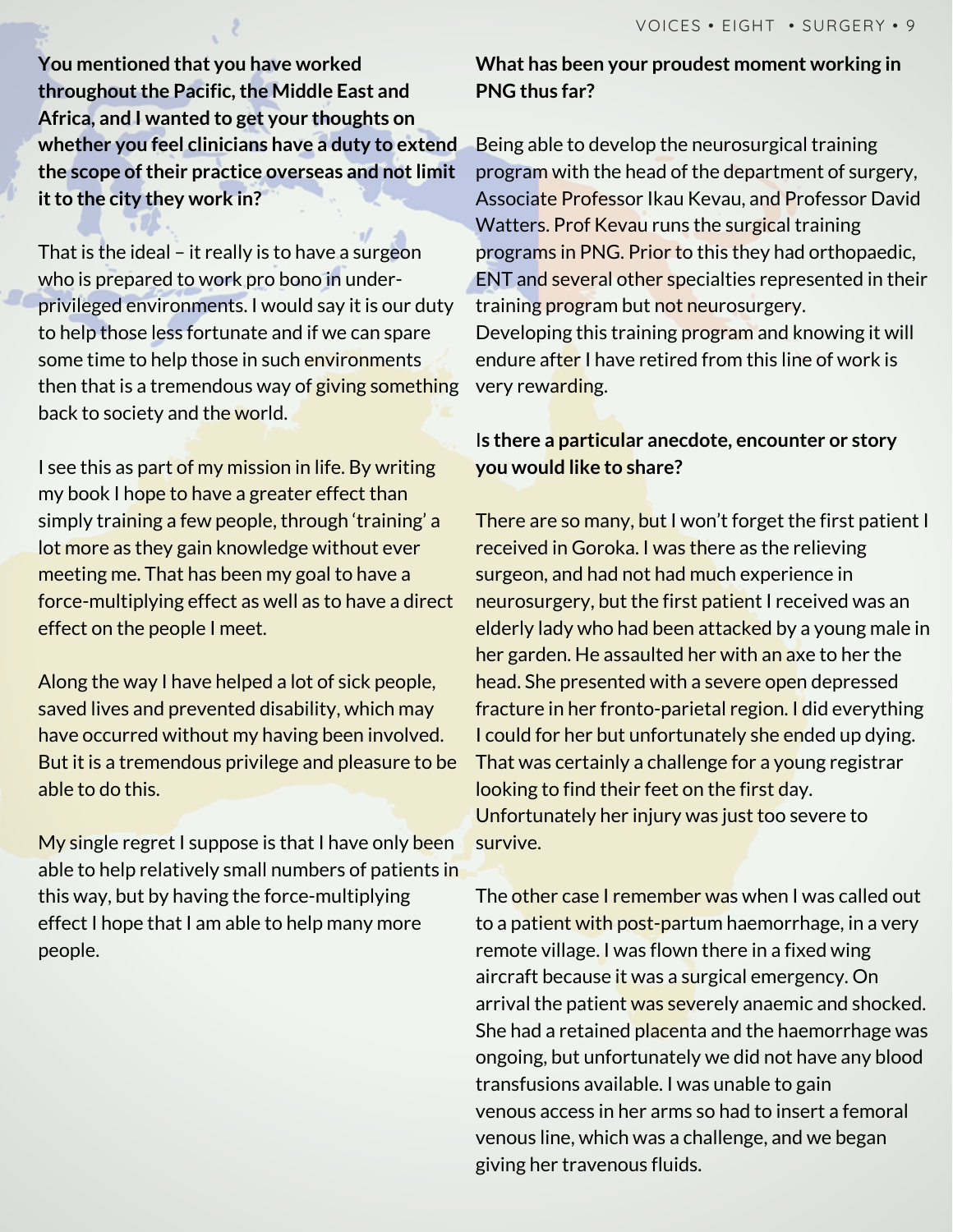I then had to manually extract the placenta and try to stop the bleeding. I was able to achieve this but she had lost so much blood that she died of severe shock.

This was an absolute tragedy as it was a young women who died of a totally preventable illness, but this is what happens in remote parts of the developing world. Young women die during childbirth, and after childbirth. Unfortunately I arrived there too late, and it wasn't enough.

I read recently that nursing staff have been trained in Ethiopia to manually remove the placenta in post-partum women with retained products in remote regions where doctors are unavailable. These people have already saved the lives of many young women.

This is a similar concept to the 'barefoot doctor' in China after the revolution, whereby people were trained as technicians to perform basic surgical procedures in rural China. The World Health Organisation has defined a list of basic surgical procedures which can be benchmarked for the capacity of a system to deal with surgical emergencies. This is how surgical capacity is judged in the developing world, and the aforementioned initiatives may assist in meeting this need.

**Professor you also have research interests in neurotrauma; is there any overlap between your work in PNG and this academic interest? Did this spark further interestto continue returning to PNG?**

I am finding that there is a difference in practice in trauma management in low and middle income countries (LMICs) compared with developed countries, and it relates to a lack of equipment and resources more than anything.

I am working with some other neurosurgeons to define treatment pathways which are practical for LMICs. Many of these countries cannot afford ICP monitors, brain oxygen monitors, long stays in the intensive care unit (ICU), and so they cannot achieve the same degree of traumatic brain injury management but despite this, they often achieve good results.

The big question at the moment is whether you can use decompressive craniectomy (DC) as a substitute for ICP monitoring and ongoing ICU management? This is what many surgeons in LMIC are doing where DC is being used as a primary treatment as opposed to a secondary treatment after medical management has failed. We are currently looking at developing algorithms around this to better improve management, and how you can manage patients without ICP monitors.

The other factor is the decision making around palliative options which are not as developed in LMICs, and this is something that needs to be explored further. It is related to religion and culture, but also family, doctor and staff expectations, and the law of the land. Often doctors will have to do everything they can to keep the patient alive for all patients, but this means the patient suffers by lying in a disabled state on the ward. We need to do better at avoiding this outcome. Doctors in these countries tell me that we can't not treat someone because the family expects full treatment.

**You have written a book,titled 'Neurosurgery in the Tropics: A practical approach to common problems'; tell us whatinspired you to write this book and how PNG influenced your decision to write a textbook on tropical neurosurgery?**

The book was written with Professor David Watters, who is a general surgeon originally trained in Edinburgh but who is a global surgeon having worked in Africa Asia and PNG.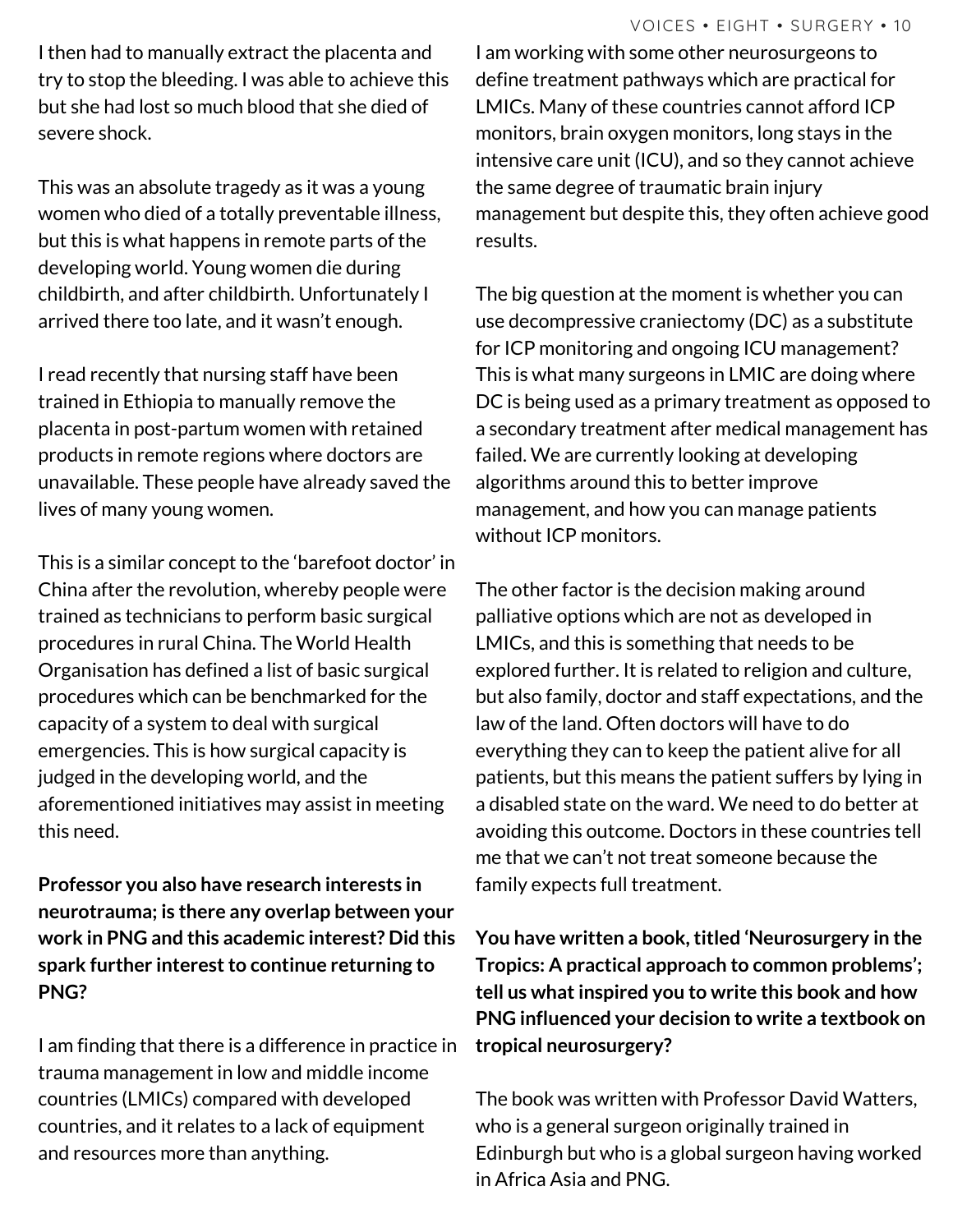The reason we wrote that book was because there were no written resources available to surgeons working in the LMICs which focused on neurosurgery. Surgeons were able to read books written in and targeted for developed countries, encyclopaedic textbooks of neurosurgery that is, but there is no way these books would have much relevance to a developing country environment.

Other resources, such as the courses developed by the World Federation of Neurosurgical Societies, again have the same problem in that they host 10-20 experts in neurosurgery from around the world who teach but it is like learning neurosurgery in an advanced country. The focus is on very advanced concepts and techniques such as clipping aneurysms and removing difficult skull base tumours using microsurgical techniques. These have very little relevance to the developing world, and for the doctors there learning to perform basic neurosurgery, it is not a great method of improving standards of neurosurgical practice in developing countries.

We have aimed to write this book specifically targeted at general surgeons, nurses and emergency doctors in hospitals in LMICs, so that these clinicians can learn to diagnose and treat patients with neurosurgical problems and to perform neurosurgical procedures with very basic equipment and achieve good results. There are many procedures within neurosurgery that are fairly straight forward, such as inserting shunts and treating patients with neurotrauma including acute epidural or subdural haematomas, or correcting a spina bifida or an encephalocele in an infant, or draining a brain abscess, which can all be achieved with very simple instruments and straightforward techniques that can be taught to a generalist. This can make an enormous difference to the quality of life of the injured or those with these conditions.

VOICES • FIVE • SURGERY • 34 Many of these conditions can be dealt with so that the patient's life is saved or their quality of life is greatly improved, so they can return to work and support their family or continue on through their childhood to become productive adults.

Without that basic surgery and basic knowledge, these unfortunate people will die or suffer unnecessarily. For instance, a frontal encephalocele is a terrible deformity in a young child because it spoils their appearance and causes them to become an outcast within their community and their entire life ruined. If you can treat that deformity and give them a decent cosmetic result, then you save of life without the need to go to the extreme of transporting them to a major paediatric hospital in Australia.

The first edition of the book is now out of print, but the second edition has just been published. It includes many relevant advances in neurosurgical practice since the book was first published in 2011.





A practical approach to common problems for the isolated practitioner 2ND EDITION

**JEFFREY V. ROSENFELD** AND DAVID A.K. WATTERS